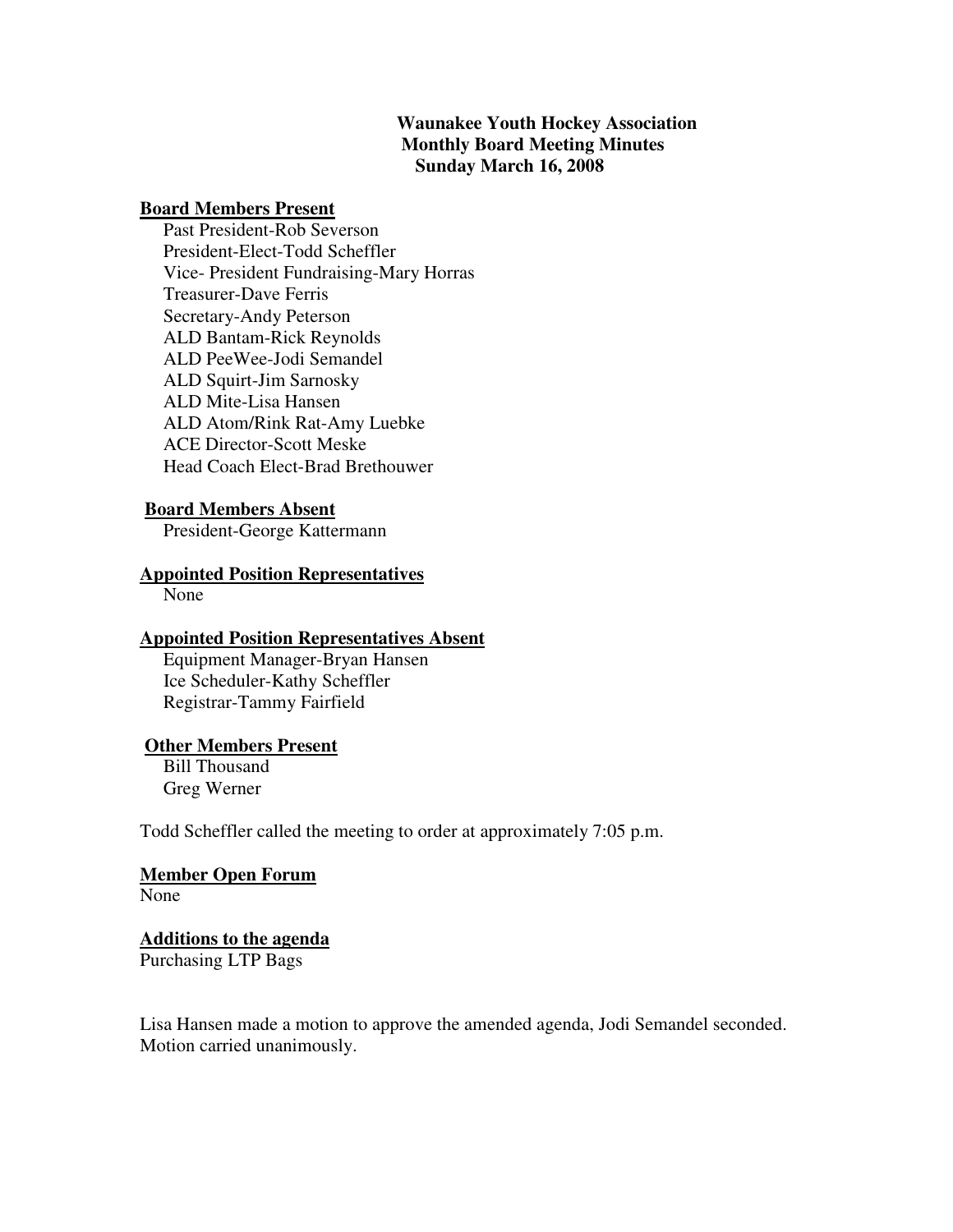## **Approval of prior meeting minutes**:

Dave Ferris made a motion to approve the February meeting minutes, Jodi Semandel seconded. Motion carried unanimously.

### **Reports/updates**:

Vice-President Fundraising-Mary Horras

\*No Report. The Texas Hold'em has been changed to May 9th at Sweet Sophie's in Waunakee.

Recruiting/Marketing-Stew Price (Not Present)\_

 \*Stew Price has resigned effective immediately due to a change of job and relocation to Green Bay. The window clings are in and Stew will get them along with the brochures to another board member before they leave town. "Thank You" for the great work creating an appealing brochure and bringing your professional opinion and creative ideas to our organization. Good luck in Green Bay!

Ice Scheduler-Kathy Scheffler (Not Present) \*No Report.

Apparel Manager-Mary Horras \*No Report.

ALD Bantam-Rick Reynolds \*No Report.

ALD PeeWee-Jodi Semandel \*No Report.

ALD Squirt-Jim Sarnosky \*Squirt "B" 4th in State…Congratulations.

ALD Mite-Lisa Hansen \*E-mailed report see E-mail. Copy is with meeting notes.

ALD Atom/Rink Rat-Amy Luebke

\*No Report.

Equipment Manager-Bryan Hansen (Not Present) \*No Report.

ACE Director-Scott Meske \* See Attached Document. Copy is with meeting notes.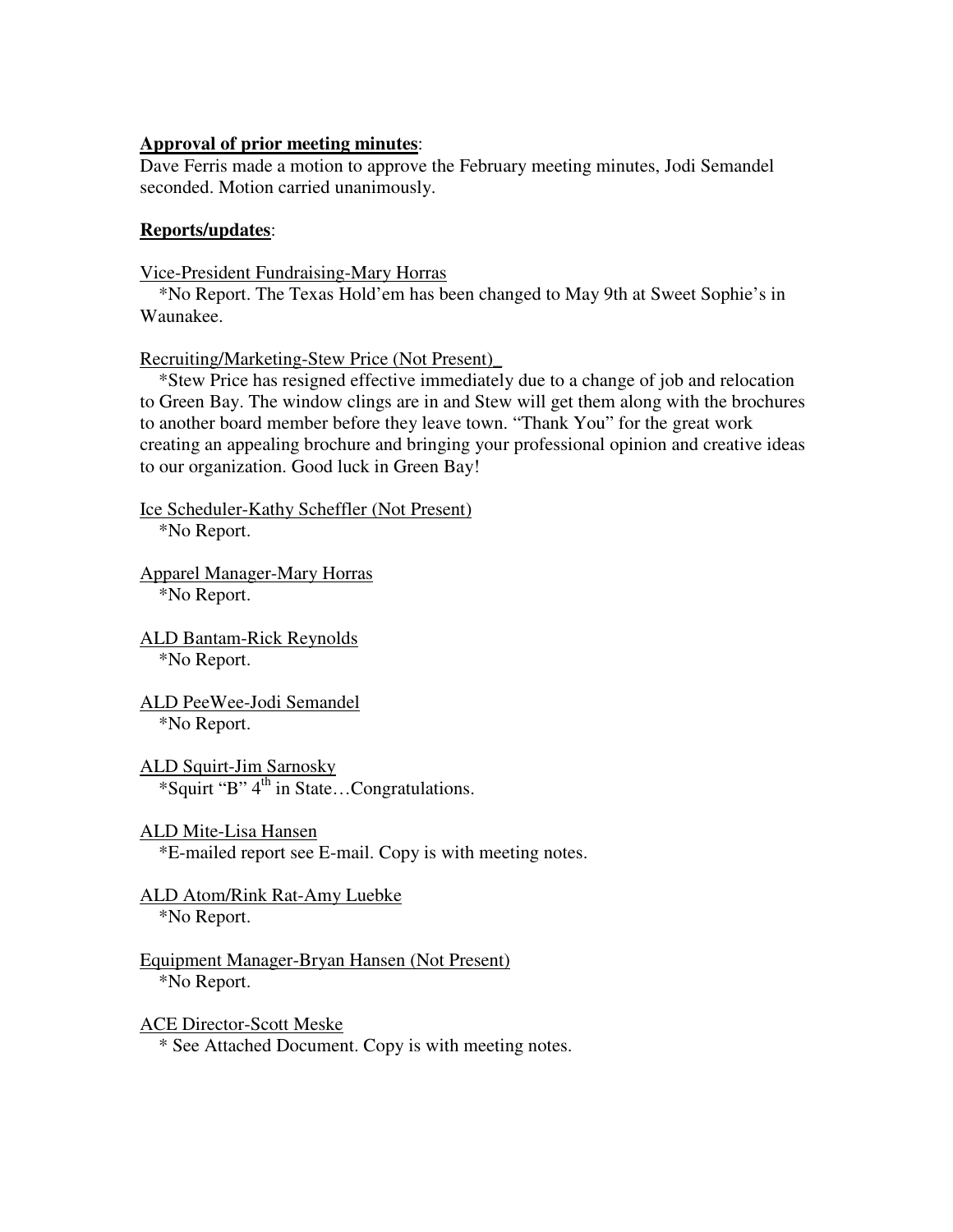Registrar-Tammy Fairfield (Not Present)

\*No Report.

### Treasurer-Dave Ferris

 \*Dave Ferris (E-mailed report see E-mail) Copy is with meeting notes. He also distributed the Financial Statement with Summary (see hand out).

Mary Horras made a motion to approve payment of the bills, Jodi Semandel seconded. Motion carried unanimously.

## WAHA Region 4- Scott Meske

 \*E-mailed report (see E-mail). Copy is with meeting notes. Referee Report- We will need to discuss how the referees get paid in the future. Scott will be picking up the trophies for the Squirt B team.

## **Old Business**

Summer Hockey Program- Brad Brethouwer said he would like to do a Squirt level also. He has contacted Sun Prairie and they said he could have the program there. The cost for ice was \$190.00 per sheet last year and Sun Prairie would honor that price this year. Kathy Scheffler will try and contact Mary Suter regarding ice time and cost at Cap Ice Arena. The camp was on Sunday and Thursday last year and after August  $1<sup>st</sup>$  went to Wednesday.

Learn To Play- No Report. Greg Werner gave all of the information to Brad Brethouwer. We need to have a Coordinator (answers questions, calls parents, E-mails). We will post the position in the newsletter.

Injury Policy- Jim Sarnosky E-mailed a proposal for a return to play policy after a "significant injury" (see E-mail). Lisa Hansen will contact Brian Smith the Athletic Director at Waunakee High School to see what policy they have in place and Rick Reynolds will also get information regarding other policies that are in place and will bring the information to the April board meeting.

Ice Scheduler- The position has been filled.

Annual Meeting/Potluck- Lisa Hansen has a committee. Lisa will E-mail each team manager for a head count on people attending. WYHA will supply the Sub Sandwiches, Chips, and Drinks. The Annual Membership Meeting/Awards Banquet will be Thursday April 24<sup>th</sup> at WHS Commons 6:00 p.m. – 8:30 p.m. Dinner at 6:00 p.m. with meeting starting at 6:30 p.m. Each team coach will have a few minutes to recognize the team and wrap up the season in addition to the membership meeting.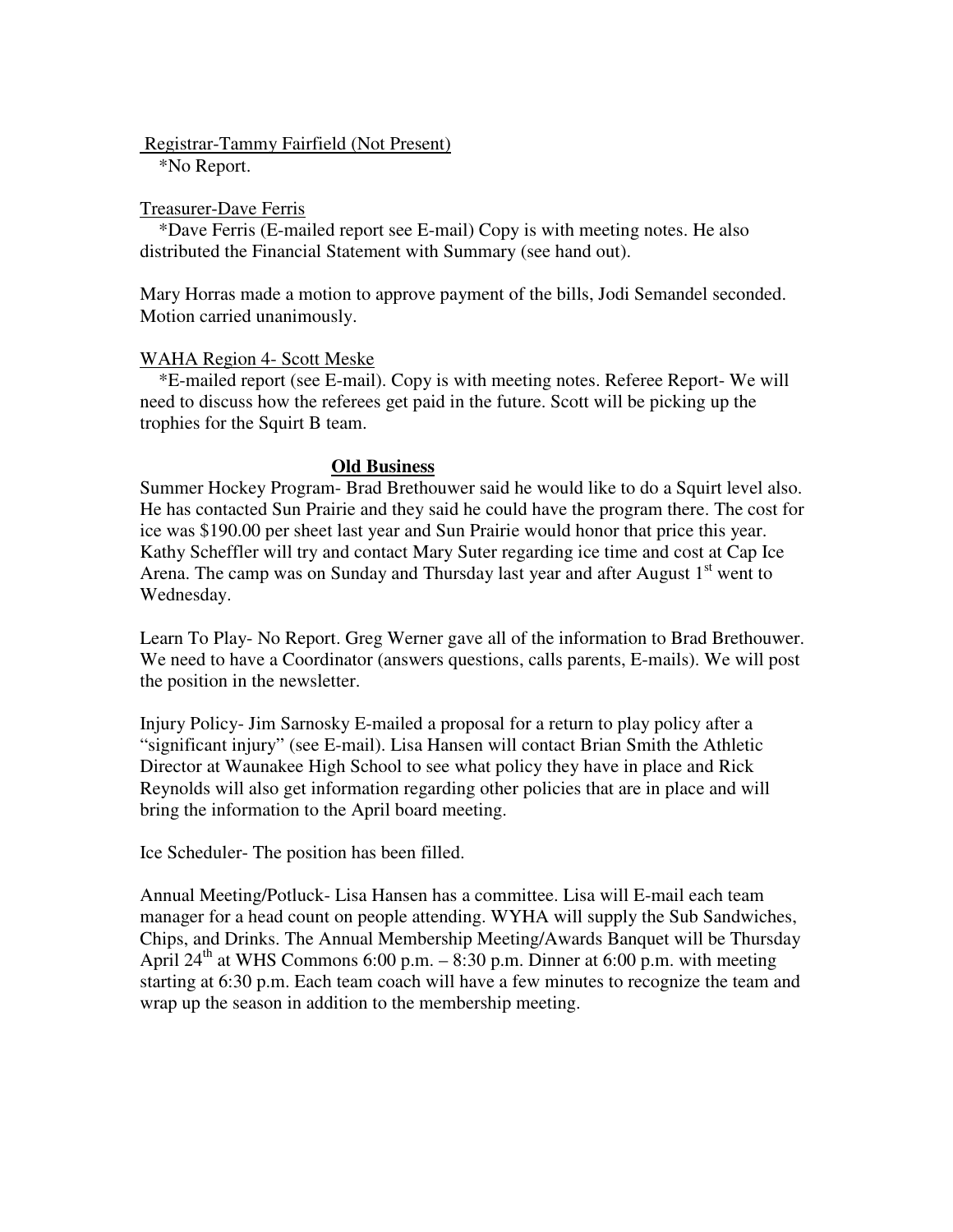## **New Business**

Marketing of Club/Recruiting Skaters- We will distribute brochures to soccer and football in Waunakee. We also need to do baseball. Brad Brethouwer will take care of baseball and Andy Peterson will take care of softball. Brad and Andy will both take care of soccer in the DeForest area. (Need to find someone for the Lodi and Poynette areas). Andy Peterson has the brochures and the window clings.

Non-Parent Coach Payment- Dave Hebgen \$1,000.00. Coaching certification reimbursements- John Hartman \$120.00, Dave Hebgen \$120.00, Rob Severson \$55.00, John Larson \$50.00.

Jodi Semandel made a motion for the approval of non- parent coaching payment and coaching certification reimbursements, Scott Meske seconded. Motion carried unanimously.

Website Updates- Bill Thousand said that e-mail addresses are updated and we can send e-mails to specific groups or to all. There is more enhanced scheduling- we will be able to put in stats and records and will be able to send to the newspapers. Team pages- will have current record, roster, and team picture and will be able to change the picture at any time. The board will talk about entering stats at the April board meeting. The board will also discuss at the April board meeting what we are called Wildcat or Wildcats. Bill Thousand will bring the Website Updates information to the April Annual Meeting and do a 15-minute presentation for the members informing them of the updates.

Marketing Opening- Stew Price resigned effective immediately. Brad Brethouwer will contact Dave Piazza regarding the Marketing position.

Player Evaluations- Todd Scheffler (see copy of article) Bill Thousand suggested doing mid-season coaches evaluations. We need to have consistency with in the organization. We will discuss more at the April board meeting and come up with ideas and maybe start out doing smaller steps instead of jumping into it and making drastic changes.

Consistent Coaching (drills and up tempo practices)- Todd Scheffler suggested that we look at how our organization does its coaching (consistency), drills and up-tempo practices. Scott Meske and Rob Severson said it is hard because it depends on the make of the teams and coaches. There are guidelines from USA Hockey that our organization does follow. We could possibly get a small subcommittee together to review this. Scott Meske is working on putting together a curriculum.

Equipment Bags- Lisa Hansen (Bryan Hansen not present) said WYHA rented approximately 45 sets of bags totaling \$700.00 in rental money. Bryan would like to purchase new bags the old ones are falling apart.